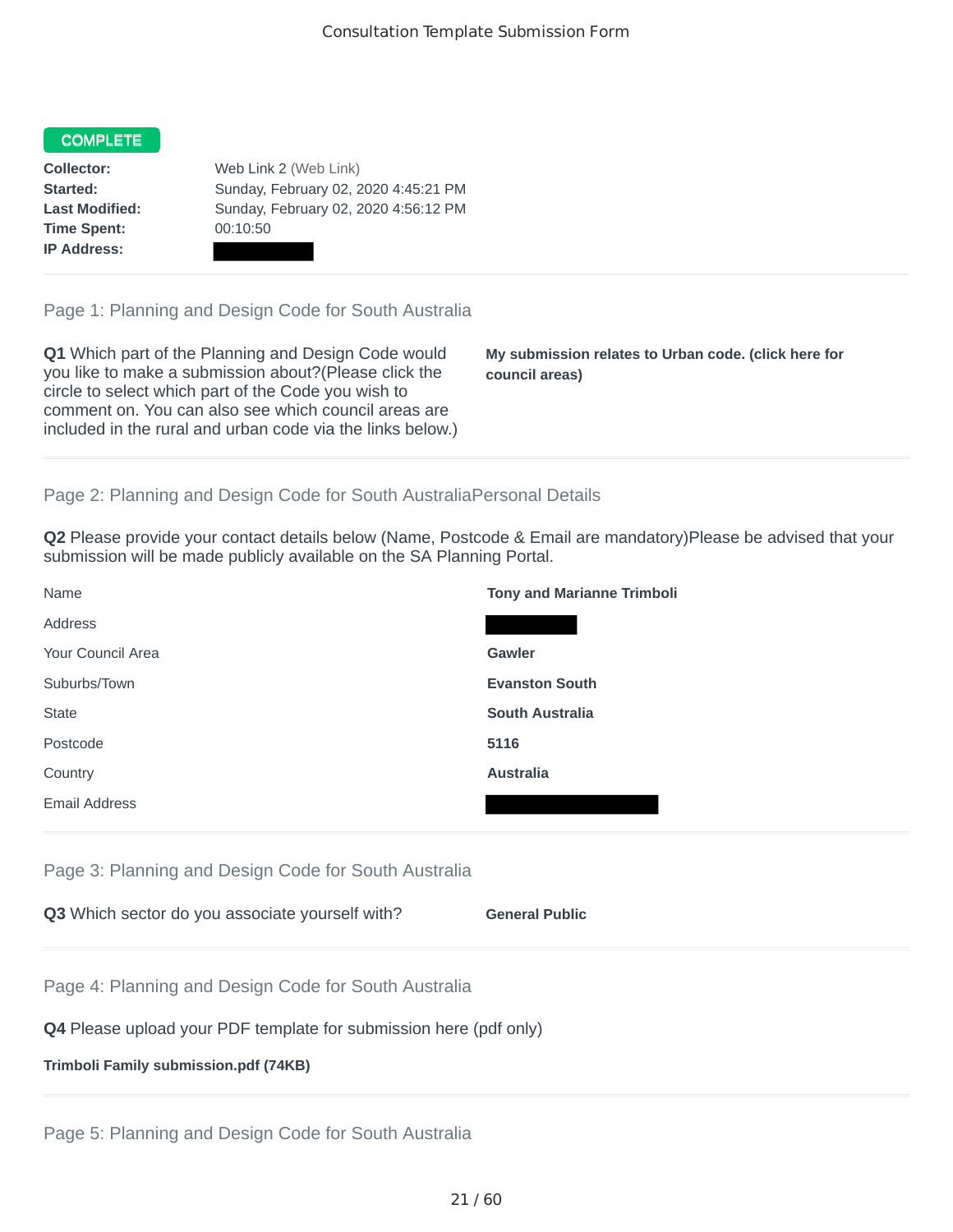**Q5** Please enter your general feedback here **Respondent skipped this question**